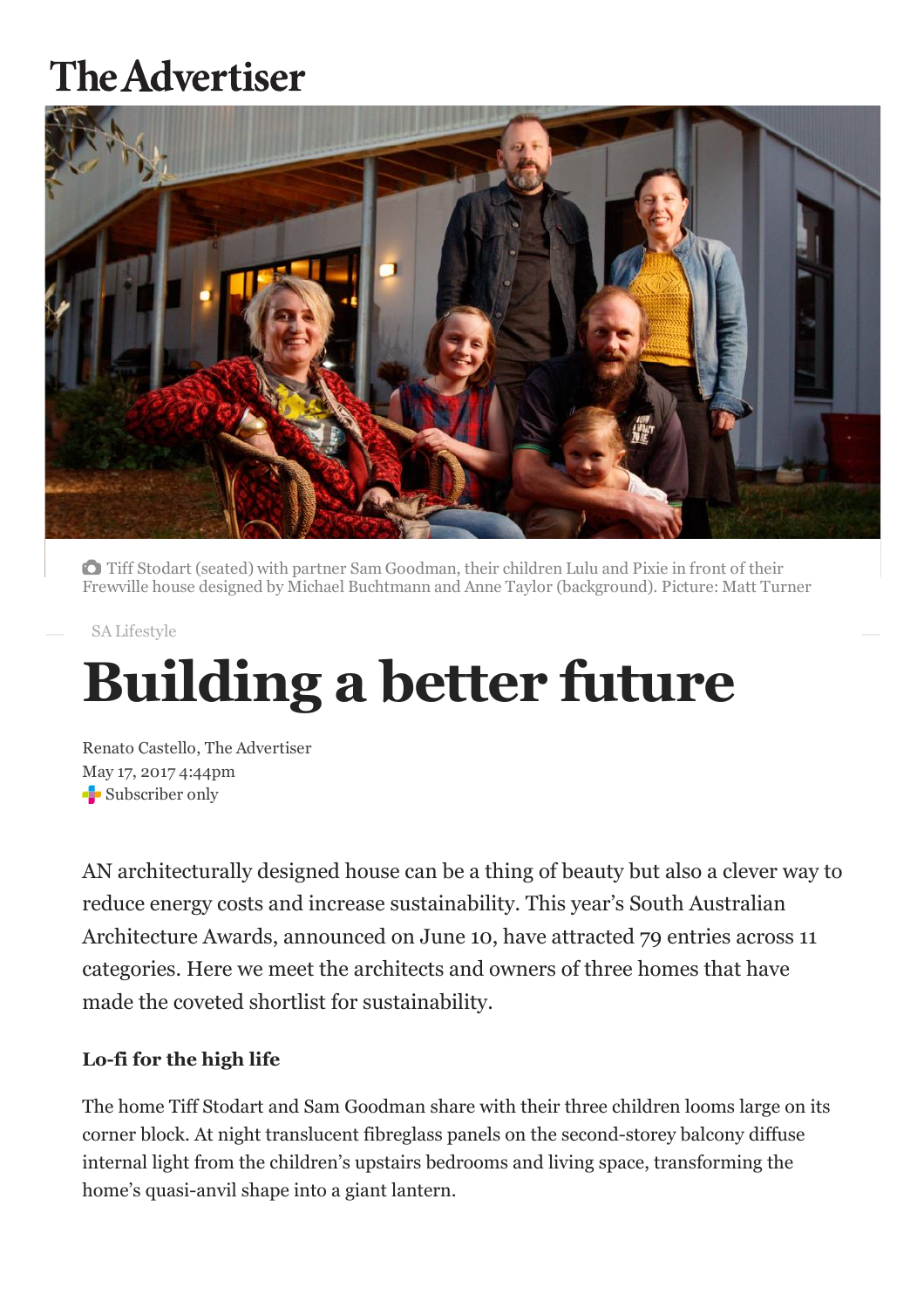Its blend of timber, galvanised steel, fibre cement cladding and corrugated sheeting would not seem out of place in a rural setting but is a striking contrast to the bungalows and conventional brick homes that dominate suburban Frewville.

But at its core is a house that Stodart and Goodman and architects Anne Taylor and Michael Buchtmann of Taylor Buchtmann Architecture believe is an example of sustainable design on a sustainable budget.

The 200 sq m four-bedroom, two-bathroom home was built in 11 months for \$340,000. "We were under budget, unheard of," Stodart, 43, says, standing behind a kitchen bench fashioned from a recycled bar and decorated with vintage band posters. "It was just really an attempt to see if you could do it, keeping things simple."

The couple and their children Sebastian, 16, Lulu, 11, and Pixie, 6, were living in a poorly built 90 sqm post-WWII house they bought six years ago but which had fallen into a state of disrepair. They asked Taylor Buchtmann to review standard home designs but chose to go ahead with an architectural solution after failing to find something that suited their personalities.

"I had no vision – I gave them a brief and the brief was very brief, that we wanted four bedrooms, two living areas, that was really it," Stodart says. "They wanted to do something interesting and they always said we were interesting people so it kind of fit."

# Showcasing our amazing architecture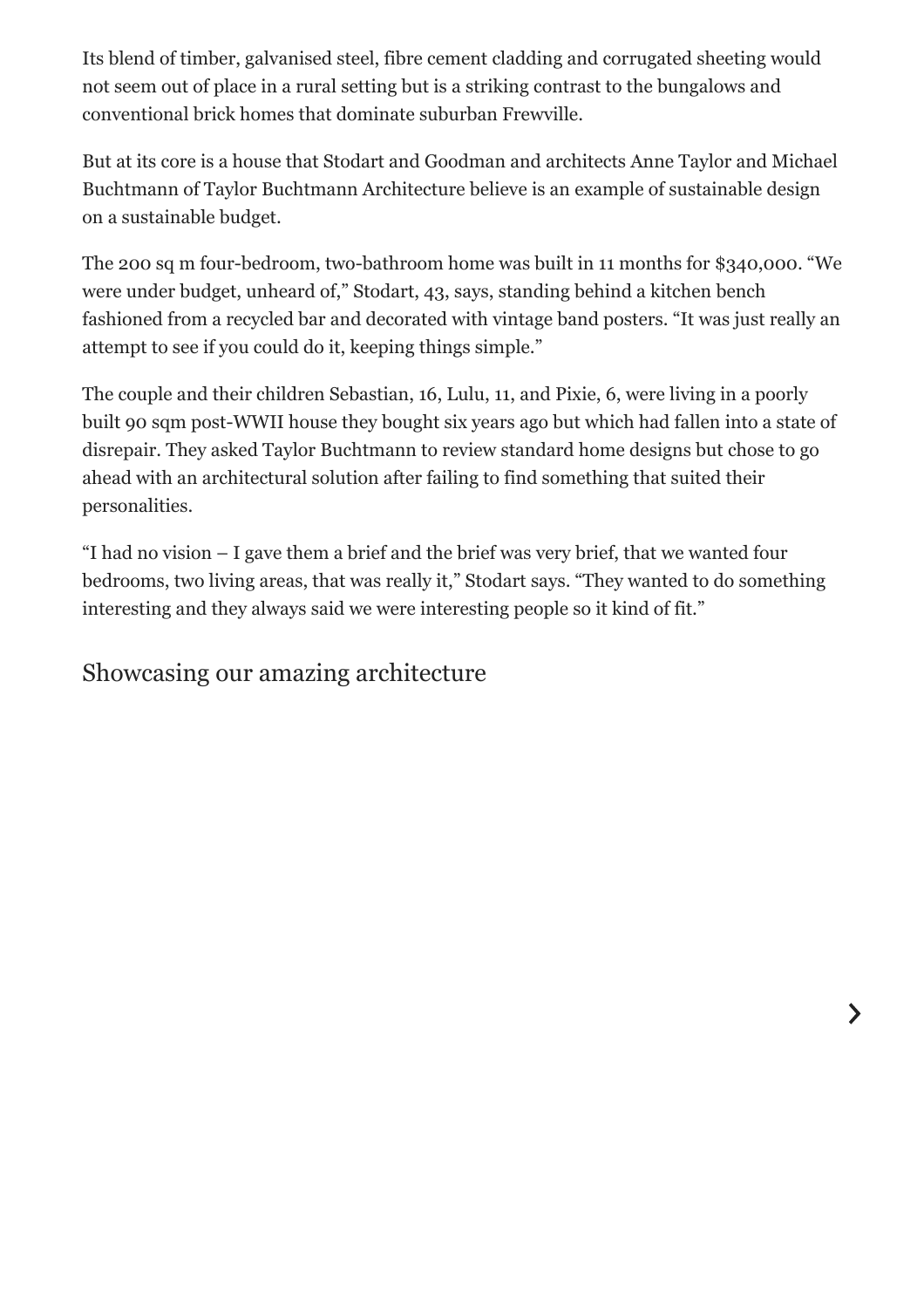

The architects convinced the couple to forgo airconditioning and let the house regulate temperature through its north facing orientation, increased insulation and the help of gully breezes.

Heating is provided by a generous double-sided combustion wood heater wedged between the kitchen and loungeroom and a 6kW solar PV system has slashed power bills.

Rainwater is collected in tanks at the back of the house and the family has decided against gas hot water and cooktop as they plan to install solar powered battery storage.

The architects have dubbed the property Lo-Fi in a nod to Stodart and Goodman's love of music and the house's low-cost solutions.

"As the budget was extremely tight, we went lo-fi to meet the objectives of a robust sustainable house that could act as a prototype for a low cost alternative to project home building, but we also experimented with the building," Buchtmann says.

The kitchen features recycled lights from the original house, while upstairs hang lights that Michael fashioned from plywood and offcuts of the translucent cladding. Guitar knobs, which have served a new purpose as handles to the kitchen cupboards, are another example of the new home's sustainable attitude.

"For us it is a massive change and yet it's still not a big house," Stodart says.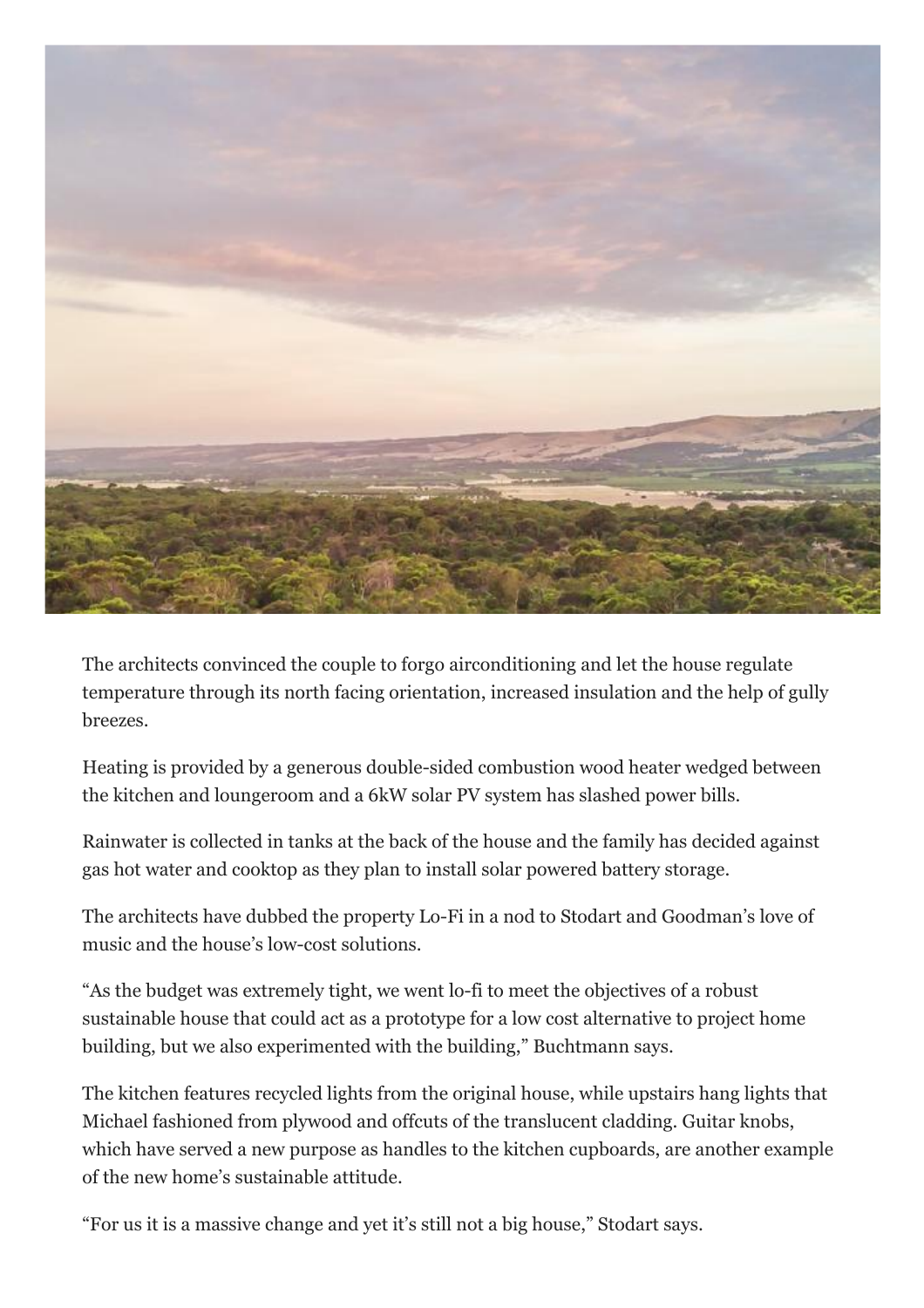"The more space you have the more space you have to heat and cool, the more you have to clean. You don't really need it."

## The little house of possibility

In a quiet cul-de-sac in Goodwood sits a modern house that embodies a child's imagination.

When viewed from the street the two-bedroom property, with its pitched roof and square form, resembles the enduring kindergarten interpretation of a family home.

The childhood playfulness of the building, designed by Grieve Gillett Andersen is further evoked in bold splashes of red, blue, green, orange, yellow that punctuate the living areas earning the building its nickname, Crayon House.

"It has quite a lot of colour in it, but they're all warm tone colours, it's a very kind of uplifting house to be in," project director Dimitty Andersen says.



**The Grieve Gillett Andersen-designed Crayon House at Goodwood. Picture: Sam Noonan Photography** 

"So Crayon in the sense that there's a simple cardboard box that contains all these colours of fun – so it's like a box of possibility.

"The clients say that Crayon House has an energy-conscious soul (and) a 'life is meant to be fun' attitude."

Crayon House replaced a bluestone cottage which had been clad over and was deemed beyond repair due to salt damp.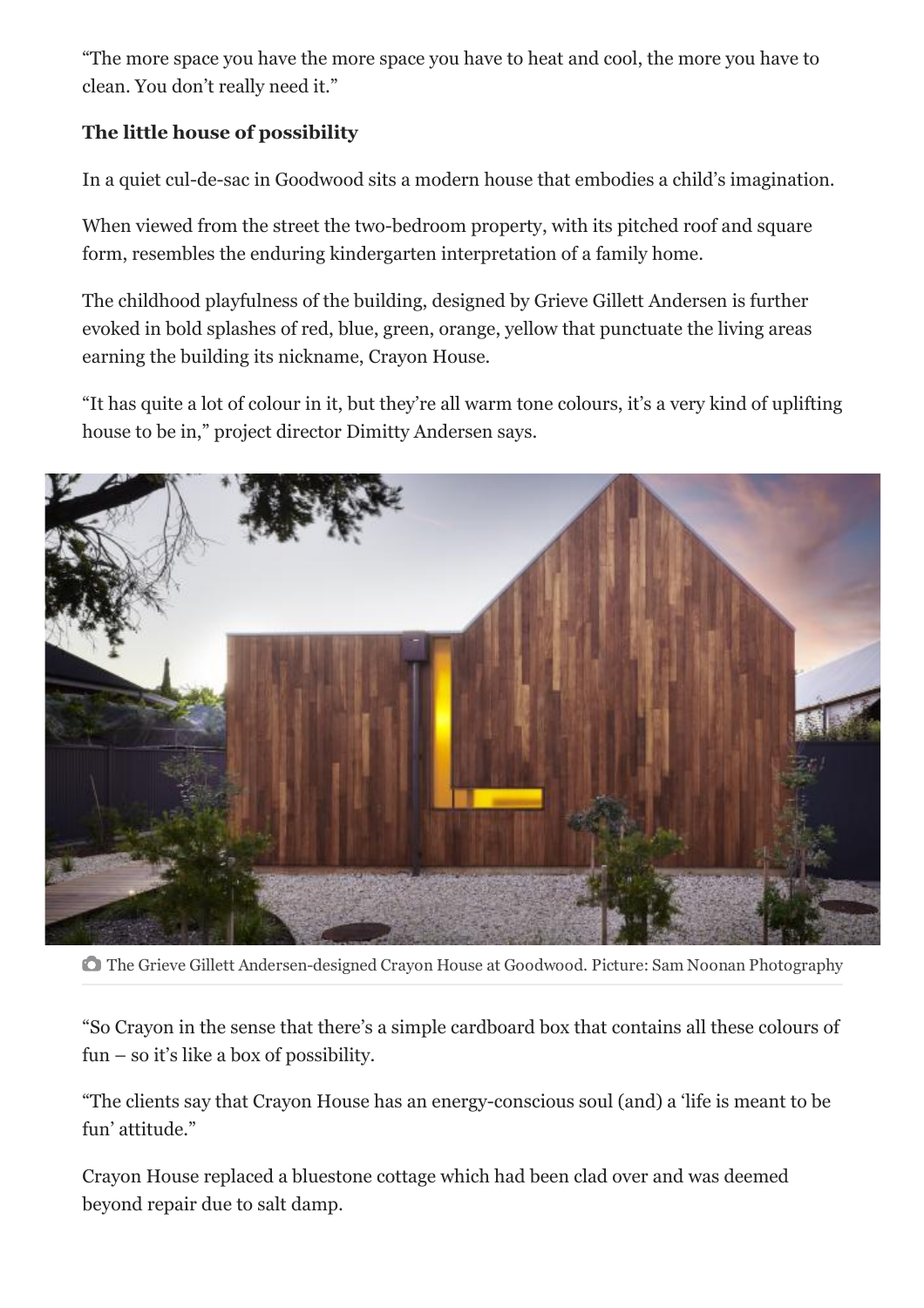The clients – who work within the education sector and wished to remain anonymous – had a brief of a modern home with "simple clean lines and compelling forms" but with a sustainable focus.

For Andersen's team that started with the position of the house on the generous 700 sq m block.

"If you asked me what is the one thing you could do to make your house more sustainable, orientation is the key – just consider where the sun is to all your spaces," she says.

The family of three demanded communal and private spaces that would grow with them while outdoor spaces had to accommodate a low maintenance garden with herbs and vegetables.

"They were interested in a home that would suit them for the long term, a house that would suit them now but also be flexible enough and not too large so that it can suit them into the future as they age in place," Andersen says.

"If you can custom design a home and have the opportunity to address solar access and natural ventilation some of the basic principles (of design) it's not going to cost you a lot of money."

The house, adorned with solar panels, was sited to optimise winter sun and retractable sails and shades were installed along the northern side to guard against fierce summer sun.

To help reduce heat loss the southern windows were reduced in size and limited to wet areas.

Much of the house is clad in sustainably sourced pacific teak providing insulation to the building and a 42,000 litre rainwater tank buried in the front yard irrigates the garden and is plumbed into the house.

Andersen says the house, measuring a restrained 200 sq m, is evidence that "good quality" space needn't be big.

"That's a classic example – in that house it's exemplar in the sense it's not a big footprint but it feels big," she says.

"Primarily I learned (from the project) that big is not necessarily good, so that small can be just as generous in footprint and generous in terms of what it gives back than bigger houses."

### Hills harmony a glass act

The passage to Michael and Karen Heath's Crafers West home requires driving through an arbour of stringybark gum trees whose twisted forms appear to bow at your arrival.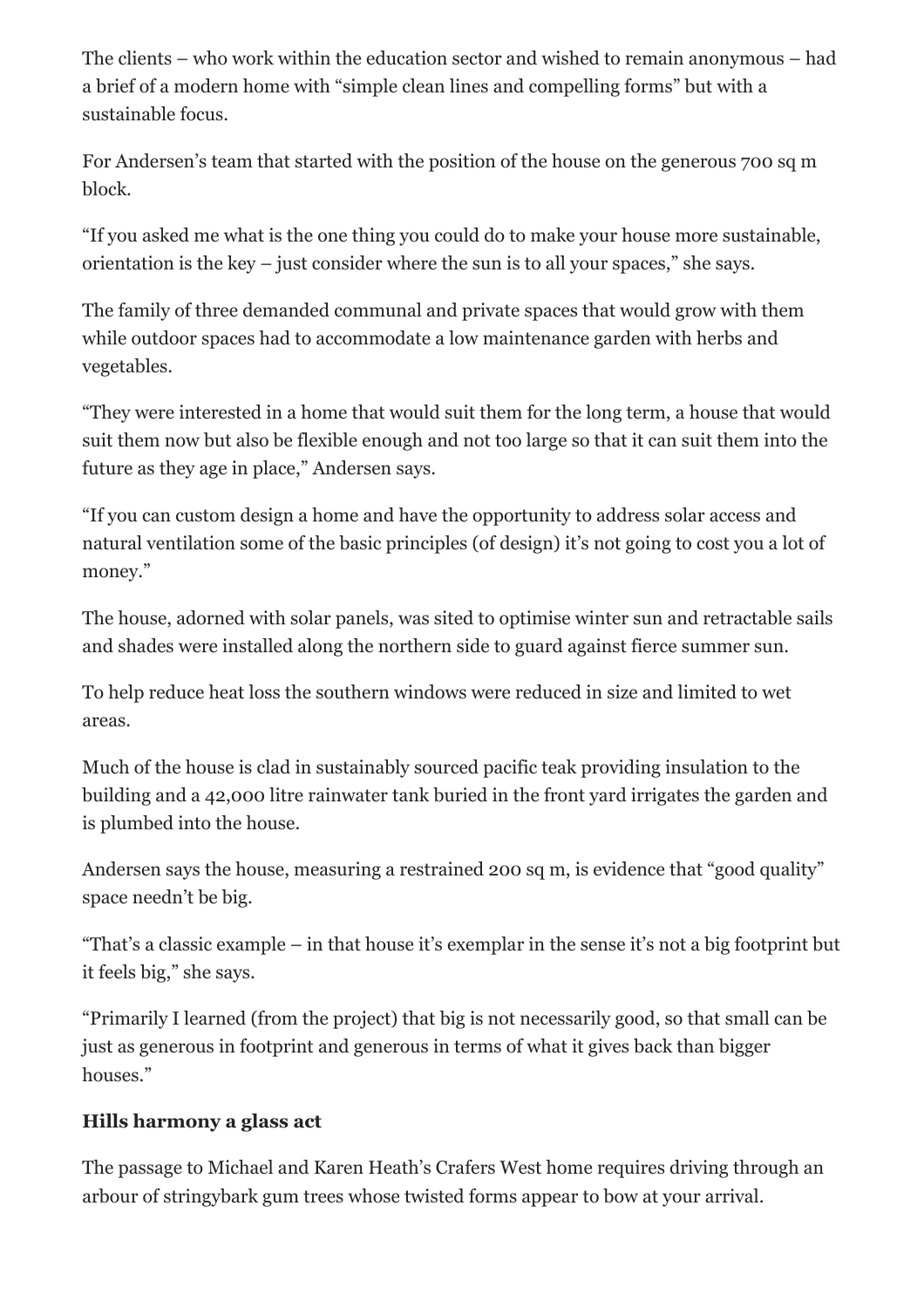It's an idyllic part of the Adelaide Hills, former logging country where homes are perched on the summit of long driveways, or nestled in valleys that provide shelter and fertile foraging ground for kangaroos.

Except Michael Heath says he never saw kangaroos visiting his property until his dark and cramped 1980s home he bought 20 years ago underwent a two-year transformation under the eye of architect John Adam.



Michael Heath and his cat Pepper at his Crafers West home. Picture: CALUM ROBERTSON

"He (John) knew we liked nature, we wanted to see more of it," Heath, 53, says looking out through the expansive conservatorystyle addition to the house, completed in December 2015.

"We now realise there are kangaroos coming up to the property, and there are bandicoots as well."

The Heaths spent about \$1 million renovating the "dark-walled" home and adding a 200 sq m vaulted living and dining area to the heart of it, where the couple and their sons Callum, 7, and Connor, 10, can be found cooking, entertaining or just enjoying the view.

Their desire for a sustainable life is evidenced in the homemade kombucha sitting on the granite kitchen bench, cupboards crammed with chutneys, jams and preserves and a productive garden still yielding tomatoes and raspberries late into autumn during a visit by *SAWeekend*. The new addition features north facing double-glazed windows and a raked roof which allows the winter sun to wash in, curtailing the need for heating.